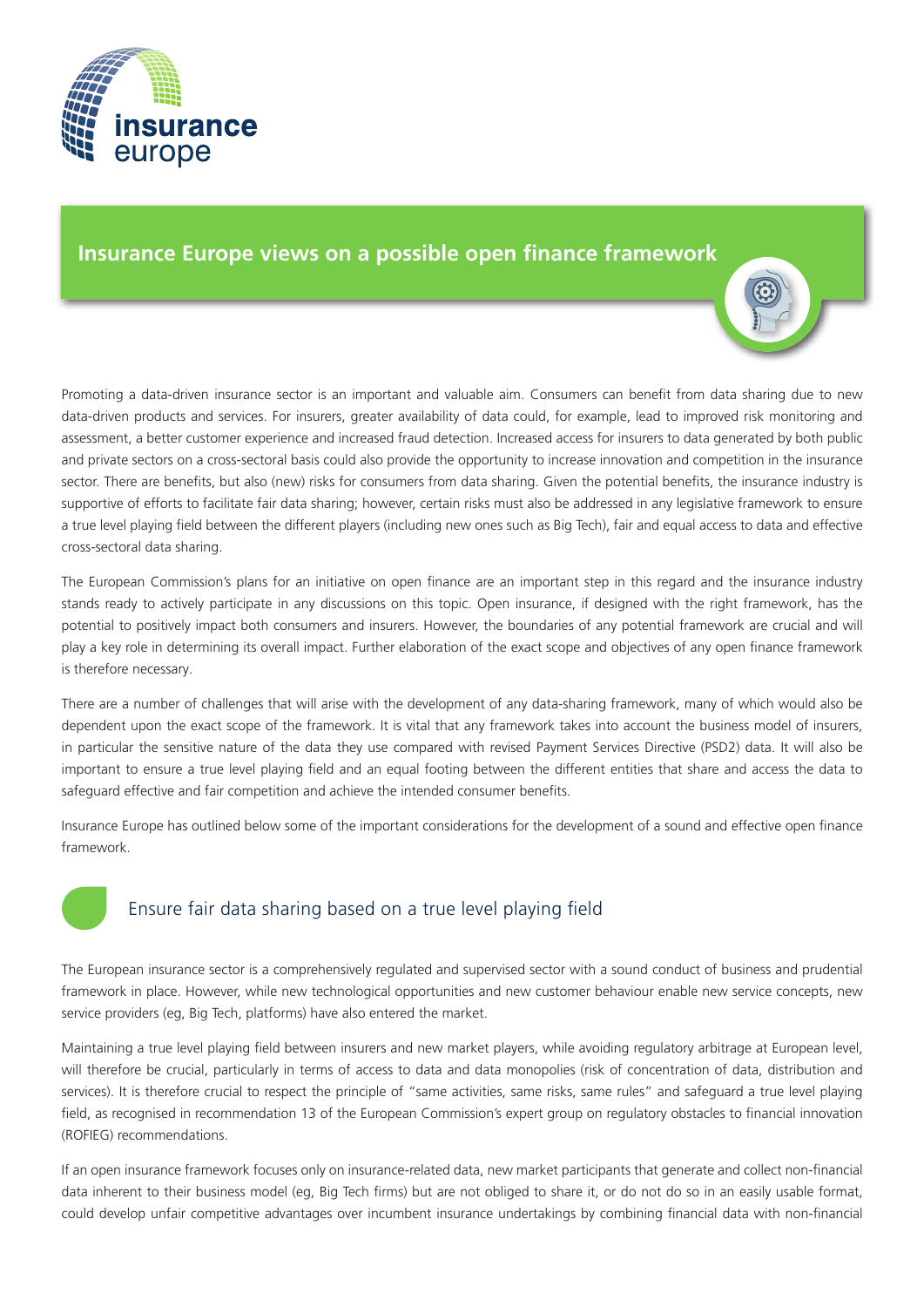user data, such as that from social media platforms. If Big Tech firms are allowed to use this much broader understanding of consumers and businesses than insurers, driven by their much more frequent interactions with consumers and access to behavioural data, they could seek to offer insurance solutions only to those consumers that are perceived as lower risk, which would not be in the interests of consumers, industry or supervisors.

It is also worth considering Recommendation 24 of the ROFIEG, which states that the impact of existing activities' restrictions on financial institutions' non-core business (eg, Article 18 of Solvency II) should be reviewed to determine whether these restrictions remain proportionate. The crucial issue is to ensure that financial customers enjoy the same level of protection, regardless of whether they are served by established providers or new entrants to the market, by bringing all new market entrants within the scope of a sound open insurance framework.

If an open data-sharing framework is deployed, it will be important to make sure to evenly distribute the costs related to developing a new, cross-sectoral data-sharing infrastructure. A level playing field among all the different players is crucial for the fair allocation of operating costs, so that the insurance sector is not required to fund new infrastructure (and send customer data into it), which other players (third parties) can profit from without contributing to it. A mandatory framework for data sharing without any compensation would also hinder the possibilities to develop other digital services that could potentially create more benefits and value for customers.



## Avoid a copy-paste of PSD2 framework to the insurance sector

Insurance Europe believes that there needs to be an appropriate focus on evaluating, assessing and analysing the impact, costs and benefits of PSD2. It is important to ensure that lessons are learned and that attempts are made to quantify and qualify the increased costs of such a framework compared to the actual benefits and risks faced by the financial sector. An in-depth analysis is required to determine whether or not the PSD2 framework has delivered on its initial goals, ie, improved services for consumers and increased competition in the market.

Any new initiative in the area of data sharing should not be based on a copy-paste of the PSD2 framework. PSD2 was designed to increase innovation and competition in banking and payment services. Insurance is different in many ways from traditional banking and payment services. As the EC noted in its digital finance strategy consultation, the PSD2 framework is limited to payment data held by payment services providers and does not cover other types of data relevant to financial services and held by other firms within and outside the financial sector. In contrast, insurance data consists of a complex mixture of very diverse types of data which are very heterogenous in nature. PSD2 data is less sensitive than data that has its origin in the insurance sector.

The focus should therefore be on learning the lessons of what has or has not worked under PSD2, as part of a thorough review of the existing framework, while also ensuring that appropriate consideration is given to the particular features and complexities of the insurance sector, and the data it uses, that would make such a framework more challenging than for payments. For example, it has proven difficult under the PSD2 framework to harmonise standards for information exchange and application programming interfaces (APIs). The process of approval of APIs by national authorities has been burdensome, challenging and in some cases problematic, as the same APIs have been approved in one country and not in another. Appropriate consideration therefore needs to be given to the standardisation of APIs.

As already stated, it will also be important to ensure a fair allocation of costs among the different players to ensure a balanced approach to the funding and development of any new infrastructure.



## Consent-based data sharing

An important consideration for any compulsory data sharing will be how to safeguard consumers' ownership of their data and to ensure that data sharing is consent-based. Consent-based data sharing can be beneficial and create added value for consumers in the form of new and innovative digital financial services. The focus of any compulsory data-sharing scheme should always be on the consumer's willingness to share their data.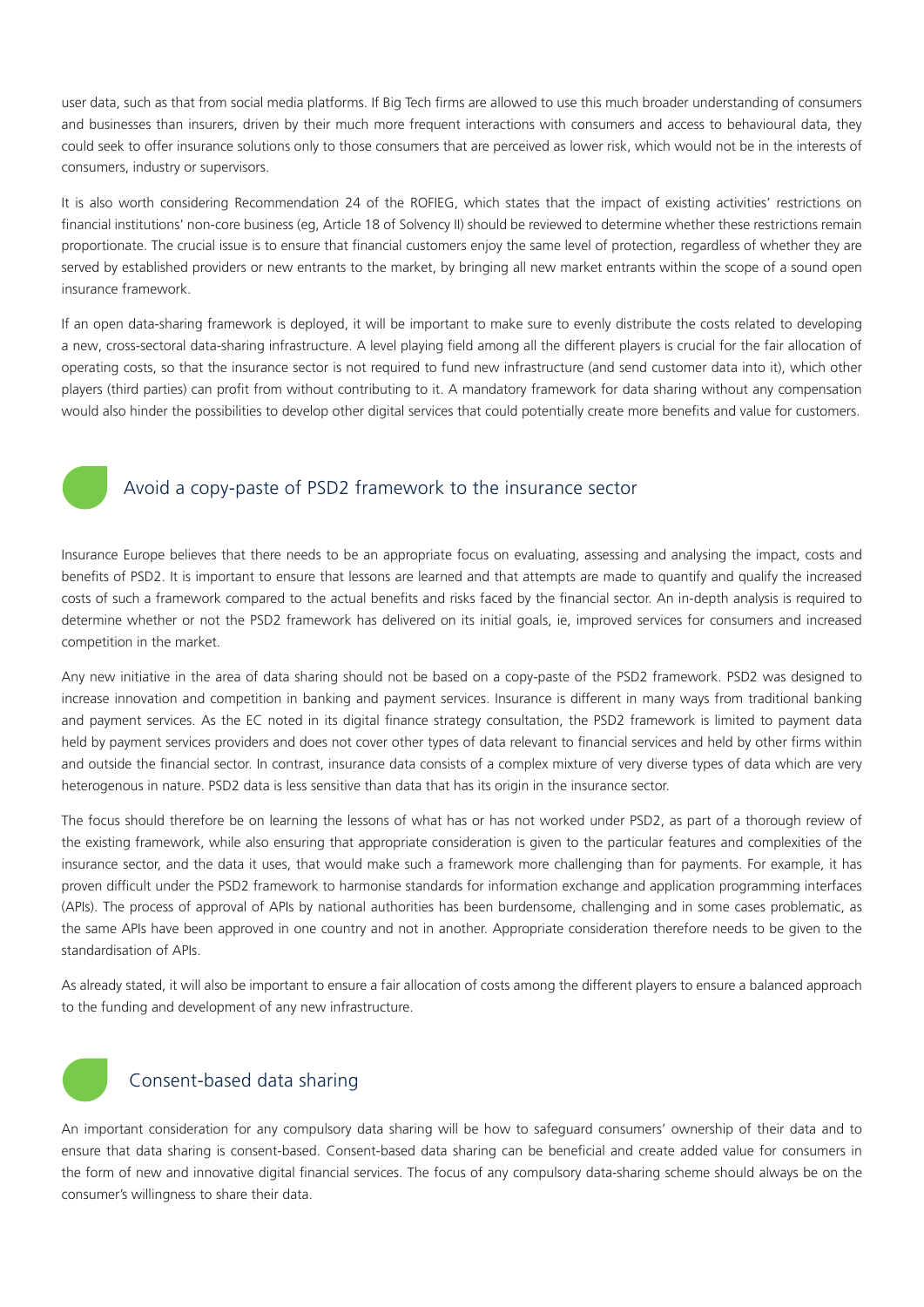Given the sensitive nature of insurance data (in particular life and health), consumers, as data subjects, should have absolute confidence in the security of their data, full control over the data being shared, and the right to determine for which services and under what conditions their personal data will be used. The scope of the customer's consent must be clear, specific and verifiable, while the purpose of the data sharing also needs to be clear. Consumers should always be aware of what data they are sharing and for which services.

It should be clear to consumers to whom they give consent, for which goal, for how long and how they can revoke their consent. Consent should be provided in a free and informed manner and for consent of a longer duration an appropriate mechanism should exist that limits the consent to a certain time period and allows the consumer to revoke consent at any time. The risk of consumers accepting consent requests without any consideration needs to be properly addressed.

For the avoidance of doubt, it should be mentioned that the possibility to use other legal grounds than consent for processing personal data according to the General Data Protection Regulation (GDPR), such as "legitimate interest" when an insurance company collects personal data as part of an investigation of an attempted fraud, should not be limited by a consent-based open insurance framework.



#### Identity and access management (I&AM)

An important part of any open finance framework is the identity and access management. A prerequisite to ensure an adequate level of data security and data protection is that the data holder is in full control of the identity and access management, ie, the data holder should not be forced to trust the identity and access management of the third party that requests access to data. Customers should also be able to control consent and the withdrawal of consent, which should be in line with GDPR requirements.



### Standardisation of APIs (no fragmentation)

In any potential, sound open finance framework, it will be important to develop standards to facilitate data sharing in order for any benefits to be realised. The starting point for any data sharing should be a framework setting out key principles. The further development of schemes should be market-led, based on a common taxonomy that is developed in close coordination with all players in the industry. In order to ensure these standards are well aligned with specific national and general industry standards and practices, Insurance Europe looks forward to being involved and providing an insurance industry perspective in this work. Banking schemes do not automatically work for insurance. The insurance industry has its own standardisation entities. They should be involved on a technical level and can provide advice.

Standardisation of APIs would be a necessary first step for the opening of insurance data in order to develop solutions that are workable for the market. It is also important that data is retrievable in a structured format and allows for automated data feed and analysis. Data should therefore be made available in open, easily readable file formats (JSON, XML, CSV, txt). Both the format and interface chosen should consider the type of data that is being processed. Wherever possible, an open framework should seek to build on existing standards and practices to accelerate the implementation process and reduce costs for the industry. Given the risk that developing and running open APIs will be a potential cost driver for the industry, the future framework should leave room for relevant national solutions, where, for instance, an industry association could develop and run an API scheme for multiple companies.

Modern and secure identity and access management solutions will be crucial to control the access to data via APIs on user, application and partner level. Authentication methods with an appropriate Level of Assurance (as defined by the ISO/IEC 29115 Standard) for the data that is to be accessed are needed.

#### **Licensing requirements**

As in PSD2, third parties that are to use the potential open insurance APIs need to have a licence to ensure compliance. The licences should be centrally managed, in a way that lets insurers automate authorisation of third parties.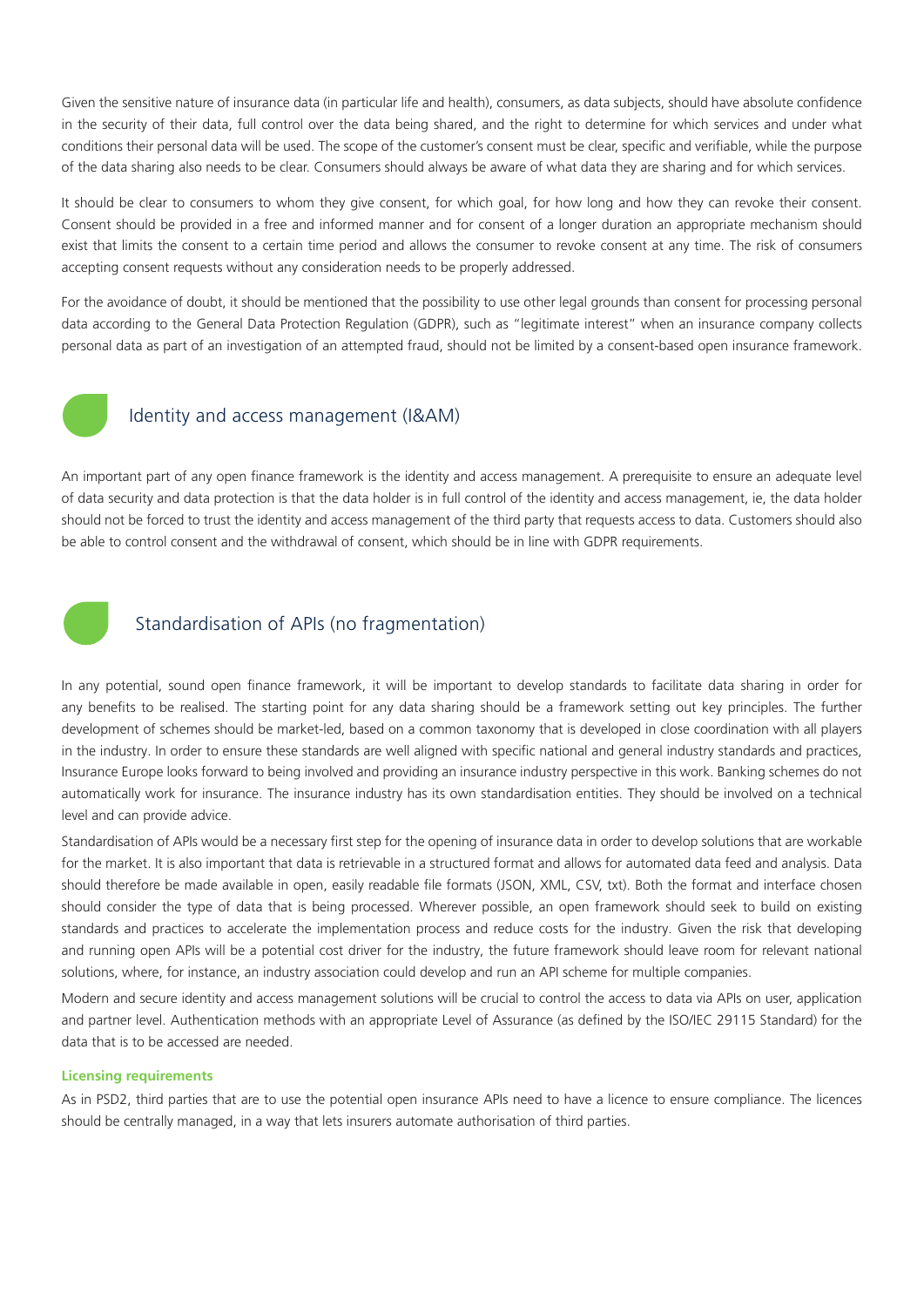

### Standardisation of data quality metric

To ensure a consistent data repository, when data comes from many different sources, general standards regarding data quality have to be taken into account. The framework should define and be clear about the data quality standards and checks that every player must ensure.



#### Measuring data-sharing initiative outputs

According to data products' best practices, the framework should provide a monitoring and evaluation (M&E) module for evaluating the initiative's results and applications. It is of paramount importance to understand where and how each piece of data creates value for companies and the community, to justify the budget and resources.



#### Nature of the data-sharing framework

Given the key building blocks of a sound open insurance framework with a true level playing field, fair and equal access to data, and cross-sectoral data sharing, it is logical that such a framework is developed in close collaboration with all stakeholders and based on actual use cases/business cases. Only then can the appropriate safeguards for consumers and the industry be achieved. Under this premise, Insurance Europe is supportive of efforts to contribute to such a framework. It believes it is important to first define a clear purpose for open insurance and deploy appropriate responses to ensure the purpose is most efficiently achieved. If the intent is to put the interests of consumers first, then these safeguards must be in place. Depending on intent, this could imply a compulsory (ie, regulatory) framework, voluntary (ie, industry-led) initiatives or a combination of the two.

#### **Scope of data**

It will be crucial when considering the introduction of any data-sharing framework to clearly define which data sets would be subject to data sharing. One can distinguish between data that is directly supplied and controlled by the consumer on the one hand, and proprietary data on the other, which is created by processing/enriching consumer data in insurance companies. Insurers should not be obliged to share trade secrets, business-sensitive information or proprietary data that they have generated and analysed/enriched themselves, and which is the outcome of their own work. This data is distinct from the personal information that belongs to the customer and is consequently captured by the GDPR (Article 20) data-portability rules, which provide data subjects with the "right to receive the personal data concerning him or her, which he or she has provided to a controller". This right to data portability requires that (i) the processing of data is based on consent and (ii) that the processing of data is carried out by automated means. Data that is solely processed by automatic means, and which the consumer consented to, should be in the scope of an open finance framework.

In contrast, proprietary data results from companies' efforts, eg, building risk profiles or underwriting and claims performance models. As such, it represents an important competitive factor and innovation driver and should be seen in the context of an insurer's strategy and portfolio, which differs from one insurer to another. Any work done in this regard (eg, including any internal risk models or data from such internal risk models) and any classification is individual and tailored to the insurance company and should not be under any requirement to be shared.

It is important that the open finance framework is compliant with data protection regulation and consumer protection principles. With regard to sensitive data (for example, health-related data), the potential risks related to data sharing, as well as the conditions for data sharing should be carefully considered. Given these potential risks, thought should be given to a small scope; for example, non-life and consumers.

In the interests of consumer protection, it should be stressed that the GDPR and the Digital Operational Resilience Act (DORA) should also serve as standards for any open finance framework and that any sharing of data should solely be allowed if the respective third party (the party receiving the data) complies with the requirements in the GDPR and the DORA - Big Tech and other third parties that do not fall under the scope of application of the DORA should be able to prove that they comply with (at least) comparable rules.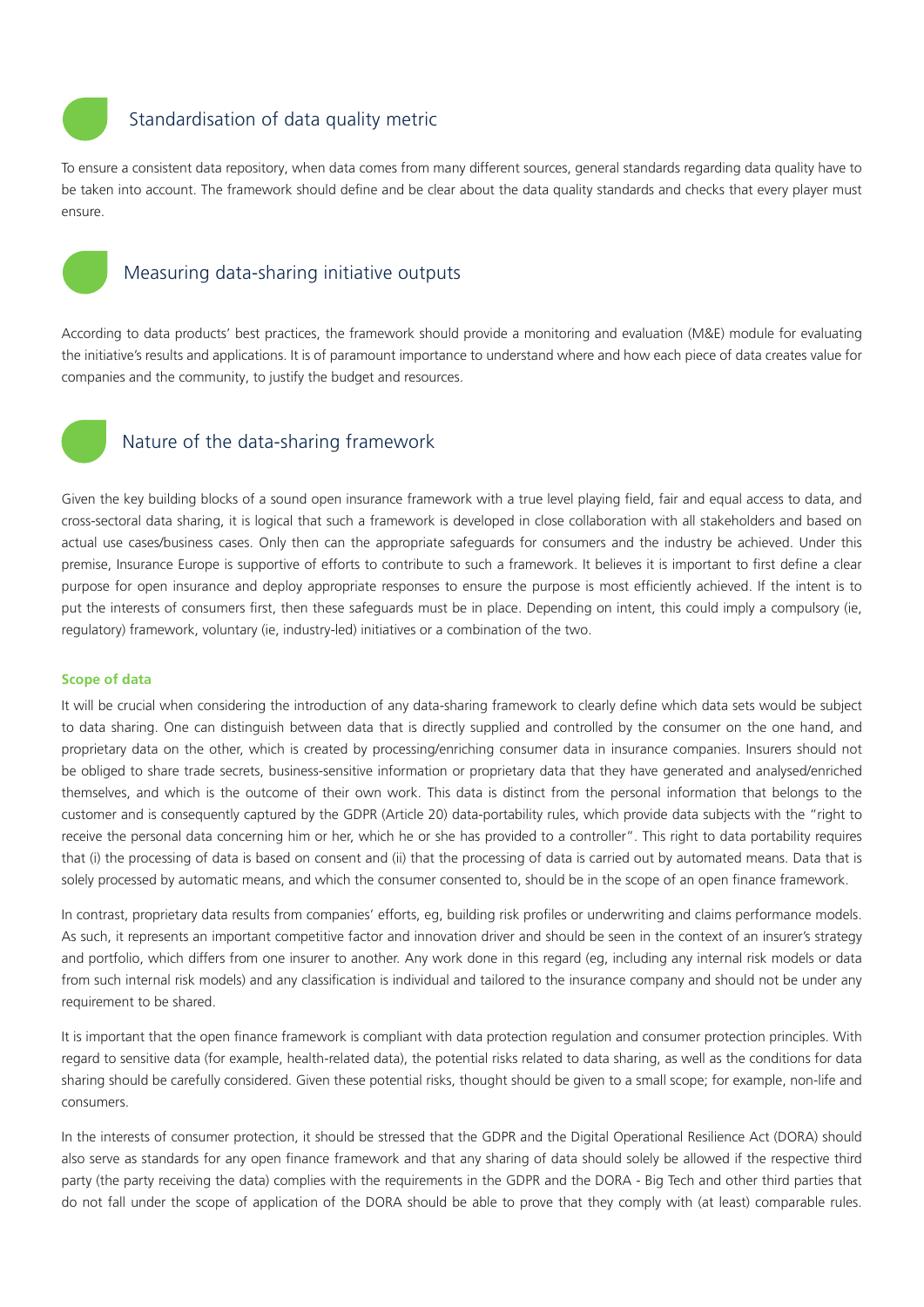This would guarantee that the data sharing is safe and secure, and that EU citizens can rely on certain data protection and IT security standards.

Insurance Europe also wishes to stress the importance of ensuring that the introduction of any data-sharing framework does not act as a barrier, but rather as an enabler, to already existing and new initiatives in the insurance sector. Currently, open insurance is driven by a range of self-regulatory initiatives that are industry-led and based on voluntary agreements or in the framework of data partnerships. These existing initiatives in the insurance sector work well and have proven to be successful. It should be ensured that they can continue to thrive. In order to achieve this, market participants can always go beyond the legislative basis.

#### **Cross-sectoral data sharing is key**

At the same time, however, a number of challenges may arise where a data-sharing framework is limited to the financial sector and would not be extended to other sectors. This will create an unlevel playing field with Big Tech and other platforms. Therefore, crosssectoral data sharing is key and should go beyond the financial industry and include car manufacturers, telecoms, the energy industry, etc. Questions would arise over how to ensure an effective true level playing field between the different players, how to safeguard customer consent and how to guarantee fair and equal access to data. Many of these issues would also be dependent upon the exact scope of any potential framework. Insurance Europe therefore stands ready to engage further with policymakers in any discussions around a potential framework in order to find an optimal and balanced solution for consumers, the insurance market and supervisors.

The types of data that would be subject to data sharing should be carefully considered. In this regard, it is important to consider which areas would really benefit from data sharing from a customer-value perspective. Insurance Europe believes that rather than trying to develop a broad industry-wide framework, it may be more beneficial to start with a step-by-step approach by looking at specific use cases to see where there could be a clear benefit for consumers in having a framework in place, much as was previously done for payment services. It is, however, important to ensure that the long-term purpose is supported in each step.

Insurance data consists of very diverse types of data which are very heterogeneous in nature and thus require careful and specific consideration, eg, the data-sharing issues that arise in the context of health insurance differ from those in the case of pet insurance.

### **Example use case**

From an insurance perspective, one particular area that could benefit from having a specific framework in place relates to the sharing of Internet of Things (IoT) data, more specifically vehicle telematics data. This includes the data that is collected by insurers themselves (eg, through telematics devices in vehicles) and the data that is collected by third parties (eg, self-driving vehicle manufacturers). The introduction of a specific data-sharing framework in this area could help increase legal certainty and address challenges around in-vehicle data operability, while laying an appropriate foundation for innovation in the sector.

Such a framework could make use of API standards and set out how the data should be accessible and interoperable between different insurers, device providers and self-driving vehicle manufacturers. Ensuring full portability based on consent of consumer-generated IoT data could provide benefits both for consumers and the industry, and facilitate the offering of new and innovative services.

Insurance Europe would welcome an ongoing dialogue with policymakers to explore specific use cases further and how they may provide benefit to the market and consumers.

The focus of the opening up of data should not be solely on the financial sector, but broadly on all sectors of society. Data usage, access and sharing should be considered in a broad context, with a focus on where consumers stand to benefit from cross-sectoral data sharing (eg, in the case of in-vehicle data). Open finance should be considered from the perspective of general market impact, competitiveness and long-term stability of the industry. Regulatory initiatives should be driven by clear and defined market failures or rooted in a clear and demonstrable benefit to consumers.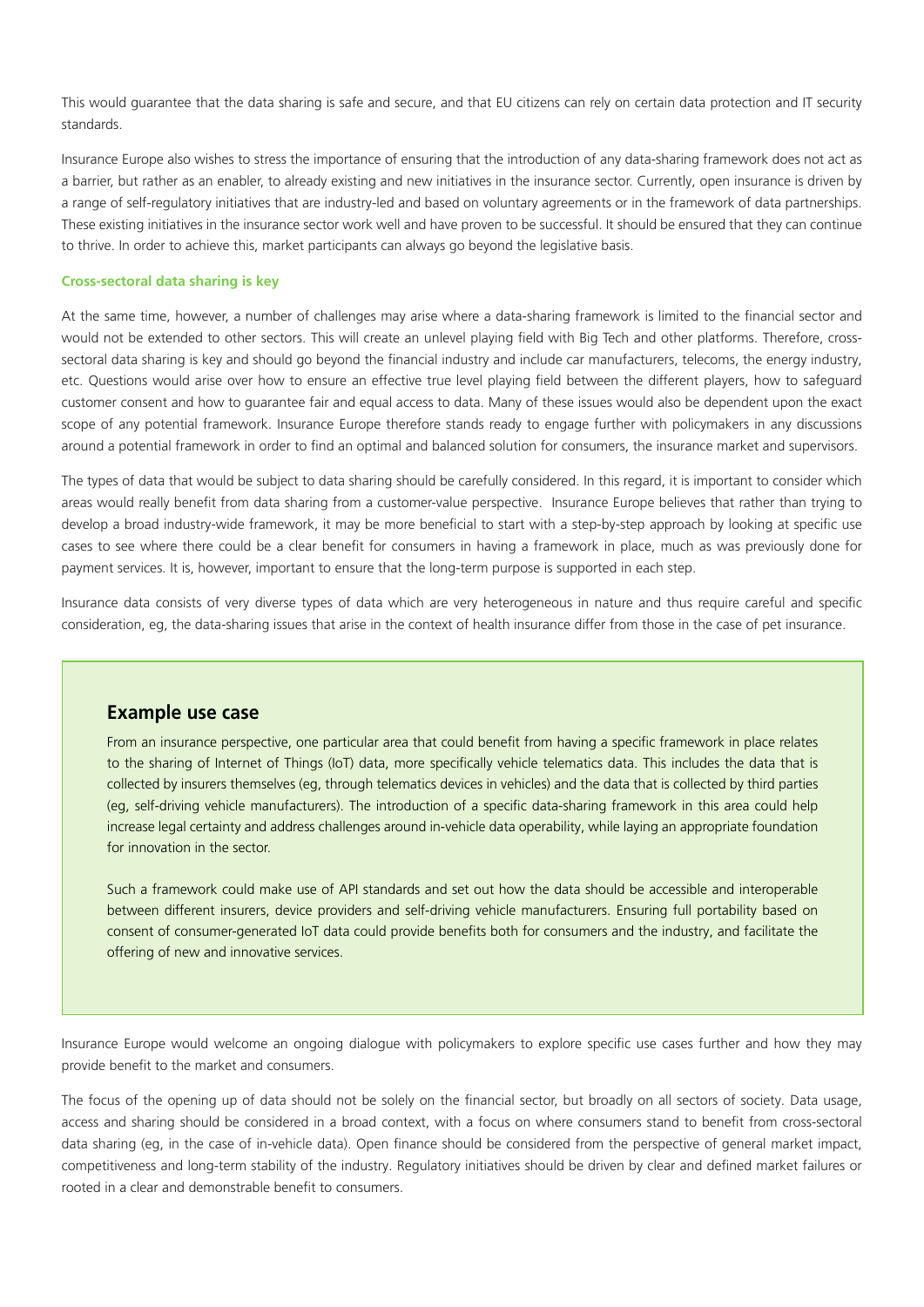© Insurance Europe aisbl, April 2022. Reproduction in whole or in part of the content of this document and the communication thereof are made with the consent of Insurance Europe, must be clearly attributed to Insurance Europe and must include the date of the Insurance Europe document.